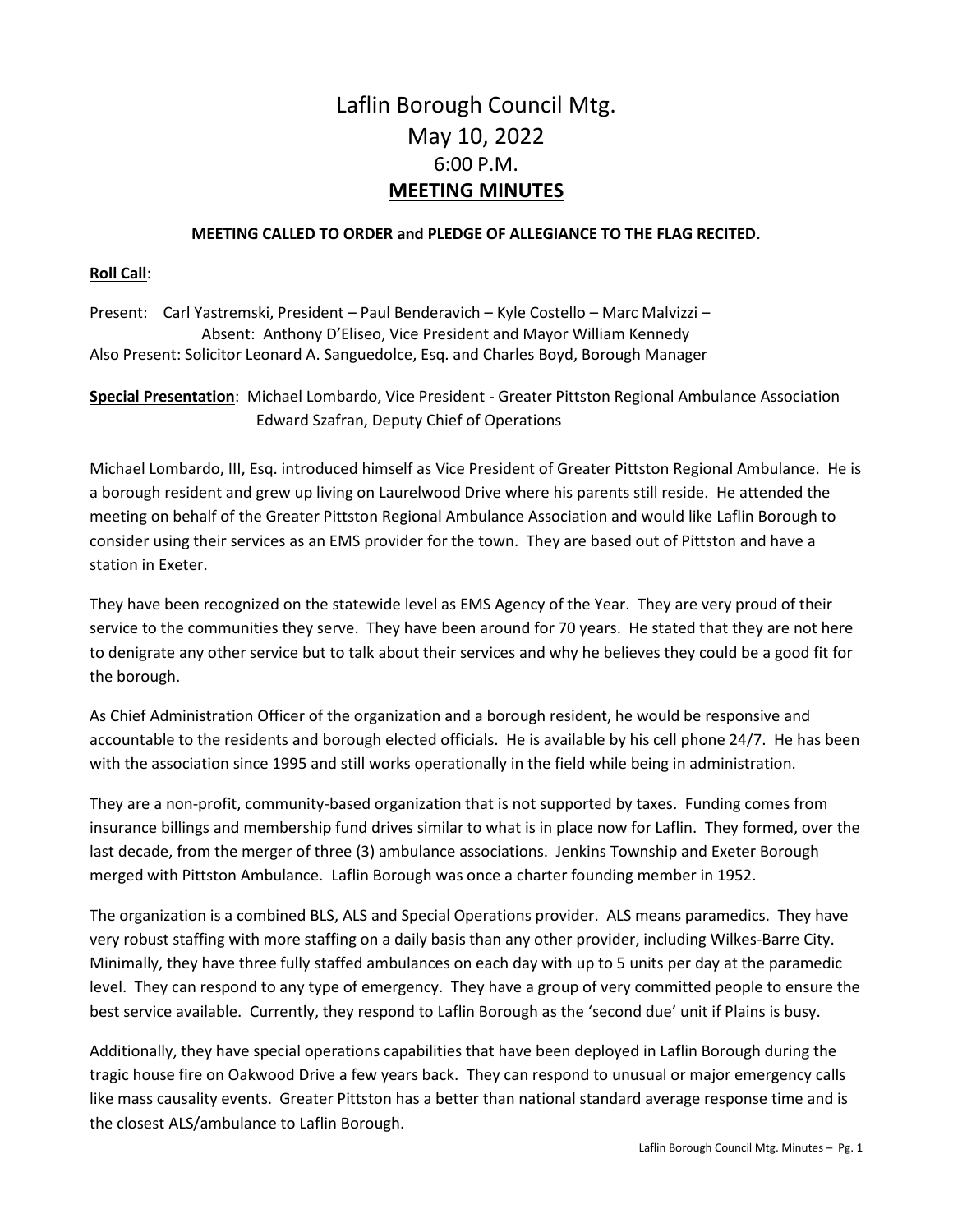Mr. Lombardo, additionally, spoke about his accountability to the town, modern fund drives, community involvement with parades and festivals, USDA grant, new vehicles, staffing levels, and their award-winning organization.

Some discussions took place from questions from elected officials on transition from the existing fund drive to their fund drive program and the number of calls to Laflin Borough as a back-up of Plains Ambulance.

Councilman Yastremski asked why Council should consider switching providers since he can't recall any complaints regarding the existing service provider. Mr. Lombardo indicated that it was a fair question that he anticipated. Being involved in emergency services, he is more aware and hears more of the scuttlebutt but isn't here to denigrate the other service provider. In his own family there was a serious mistake from the other provider and he believes Greater Pittston can provide something better. They offer something better with more vehicles, equipment, experienced staffing and call times to the borough. They have more resources and can do more for the borough.

Discussion continued on various topics. Upon conclusion, Mr. Yastremski thanked both Michael Lombardo and Ed Szafran for the presentation.

**Minutes:** No minutes presented. Tabled until next meeting.

## **Treasurer's Report**:

Mr. Yastremski asked for a motion to accept the report.

Motion to Accept: Paul Benderavich Second: Kyle Costello Roll Call: Ayes were unanimous and motion passed.

Mr. Boyd noted that the PNC Bank Payroll account, that has been dormant for many years, was closed and funds moved to the Fidelity Deposit and Discount Bank Payroll account. The account remained open for access to old payroll records that may have been needed. Since less direct access is need to the older records, the information was archived by PNC Bank. The information is still available, as required by the retention records code, but not as easy to access.

## **List of Bills for Approval:**

Mr. Yastremski asked if anyone had any questions or comments then asked for a motion to approve the bills. \$30,332.02 plus payroll \$8,253.94.

> Motion to Approve: Paul Benderavich Second: Marc Malvizzi Roll Call: Ayes carried and motion passed.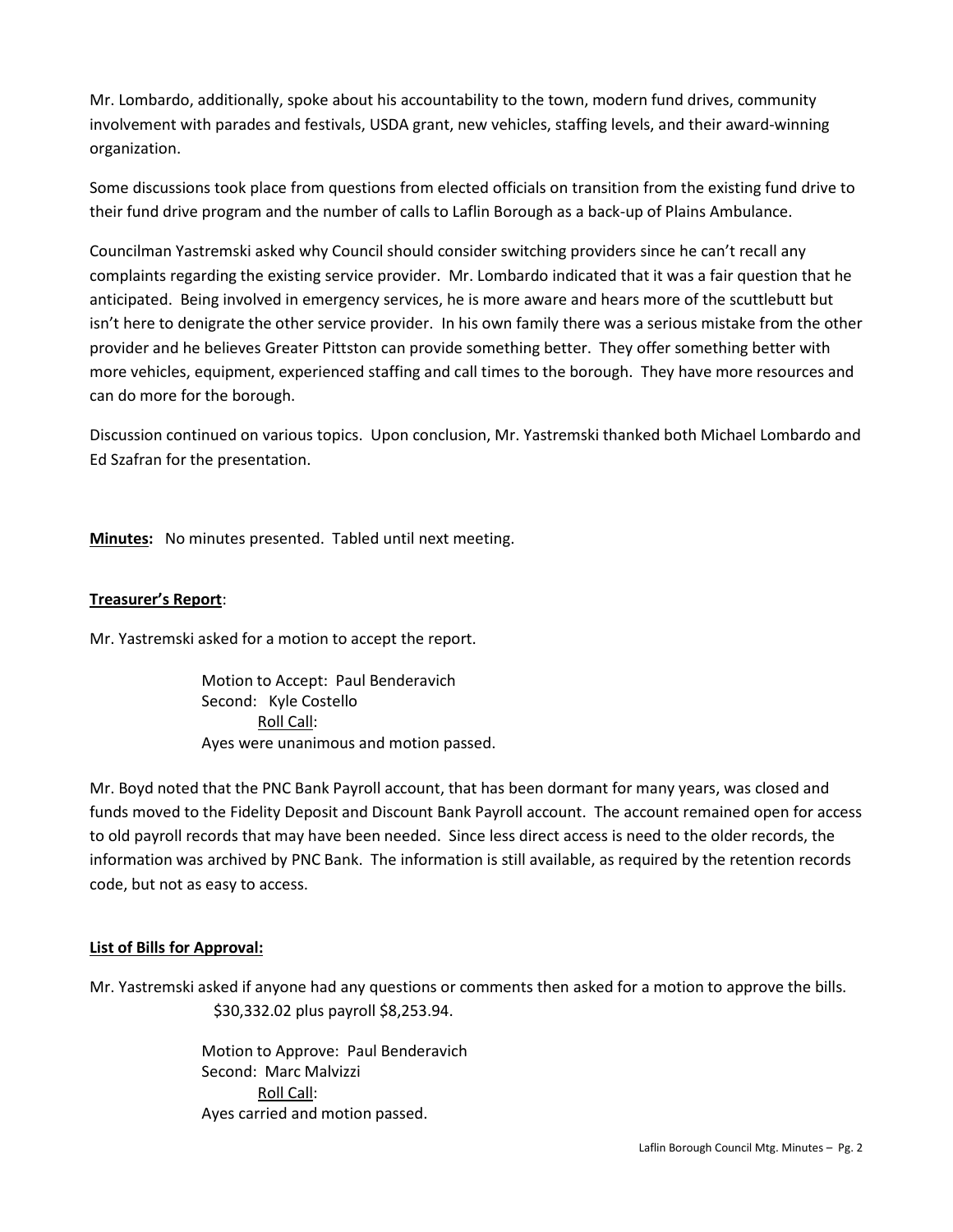## **Correspondences (e-mailed to Council during the month)**: No discussion.

## **Reports**:

State Police and Laflin Volunteer Fire Dept. reports were emailed to councilmembers. No discussion.

## **Manager's Report** –

Mr. Boyd spoke on an error shown on Google Maps. The service indicates Inkerman Road in place of Laflin Road on the section of roadway out to Rt.315. This section of roadway should not have been changed in 2021 when Inkerman Road replaced a section to Jenkin Township. This has caused mail and delivery problems for borough residents. Although, Google Maps doesn't have a direct telephone number, Mr. Boyd has contacted them several times through Google Feed Back. Luzerne Co. 911 was also notified of the problem and will try to resolve the problem.

Summer camp child registrations are slow to arrive but Mr. Boyd believes a third camp counselor should be hired. Registrations should total 20 to 30 children before start of camp.

WVSA will continue with roadway street sweeping work in Laflin Borough for 2022. They estimate the borough roads will be done four times this year and the state roads, within the borough, will be done two to three times this year.

**Mayor's Report** – No report presented (absent)

Mr. Yastremski asked for a motion to approve the reports.

Motion to Approve: Paul Benderavich Second: Kyle Costello Roll Call: Ayes were unanimous and motion passed.

# **Unfinished Business**:

# A) Chestnutwood Drive Stormwater Catch Basin Inlet –

Mr. Yastremski asked for a motion to approve the installation of a catch basin inlet on Chestnutwood Drive up to the amount of \$10,000. Mr. Boyd added that the basin would be located in front of 4 Chestnutwood Drive to help alleviate surface water problems.

> Motion to Approve: Paul Benderavich Second: Kyle Costello Roll Call: Kyle Costello Yes Paul Benderavich Yes Anthony D'Eliseo Absent Marc Malvizzi Yes Carl Yastremski Yes Motion passed.